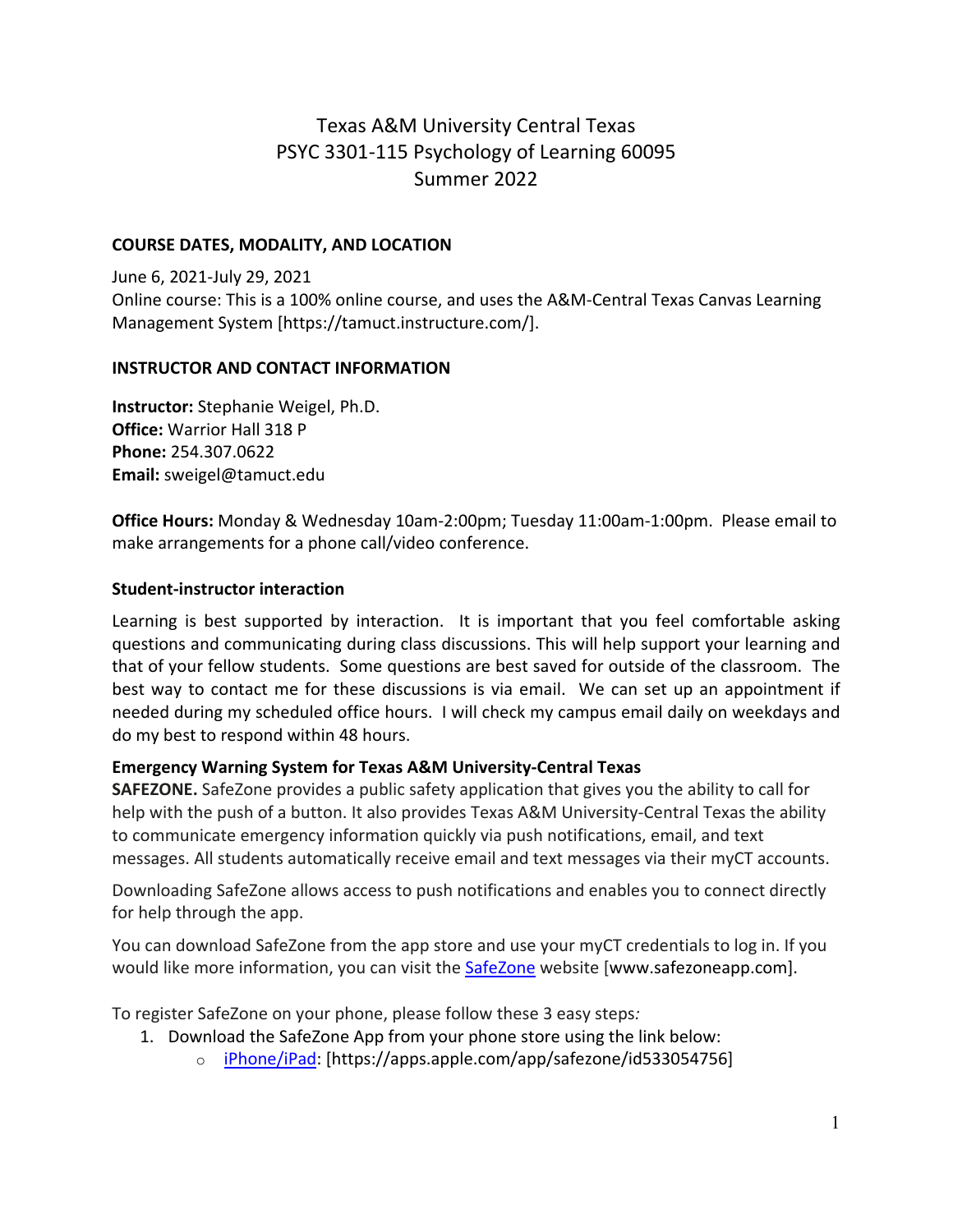## o [Android Phone / Tablet](https://play.google.com/store/apps/details?id=com.criticalarc.safezoneapp)

[https://play.google.com/store/apps/details?id=com.criticalarc.safezoneapp]

- 2. Launch the app and enter your myCT email address (e.g. {name}@tamuct.edu)
- 3. Complete your profile and accept the terms of service

## **COURSE INFORMATION**

## **Course Overview and description**

Investigate major theoretical approaches, concepts and principles, and experimental methods of learning.

## **Student Learning Outcomes**

1. Demonstrate factual knowledge of the major principles and theories of learning. Students will read about, interpret, research, and discuss the concepts and implications of learning for each of the major schools of thought. Students will demonstrate this knowledge by recalling and defining key terms and concepts on the midterm and final exams and applying concepts in Observation Activities and Behavior Self-Management Plan.

2. Apply factual knowledge in order to critically analyze major principles and theories of learning. Students will demonstrate mastery of key terms and concepts by critiquing peerreviewed journal articles, and by engaging in Online Psych Lab experiments and related Learning Lab reports.

3. Exhibit the ability to articulate oneself clearly in writing. Students will be able to express themselves effectively in writing and demonstrate competence in APA style. Students will apply these skills on all writing assignments including Learning Lab reports and Article Analyses.

4. Apply course material to develop and enhance critical thinking and problem solving skills. Students will connect concepts read about in the text, lecture, and videos to problems which may be encountered in the field of psychology and in their own everyday lives. This will be achieved through writing assignments including the Article Analyses, Observation Activities, Behavior Self-Management Plan, Self-Help tool review and Learning Lab reports.

## **Required Reading and Textbook(s):**

Powell, R.A., Honey, P. L., & Symbaluk, D. G. (2017). Introduction to Learning and Behavior. (5th ed), Cengage. ISBN: 9781305652941

Empirical articles linked in online classroom

## **COURSE REQUIREMENTS**

WEEKLY GROUP DISCUSSIONS 8 weeks X 20 points per week=160 pts total, SLO 1,2,3,4, Each week the instructor will provide a prompt or discussion topic based upon the week's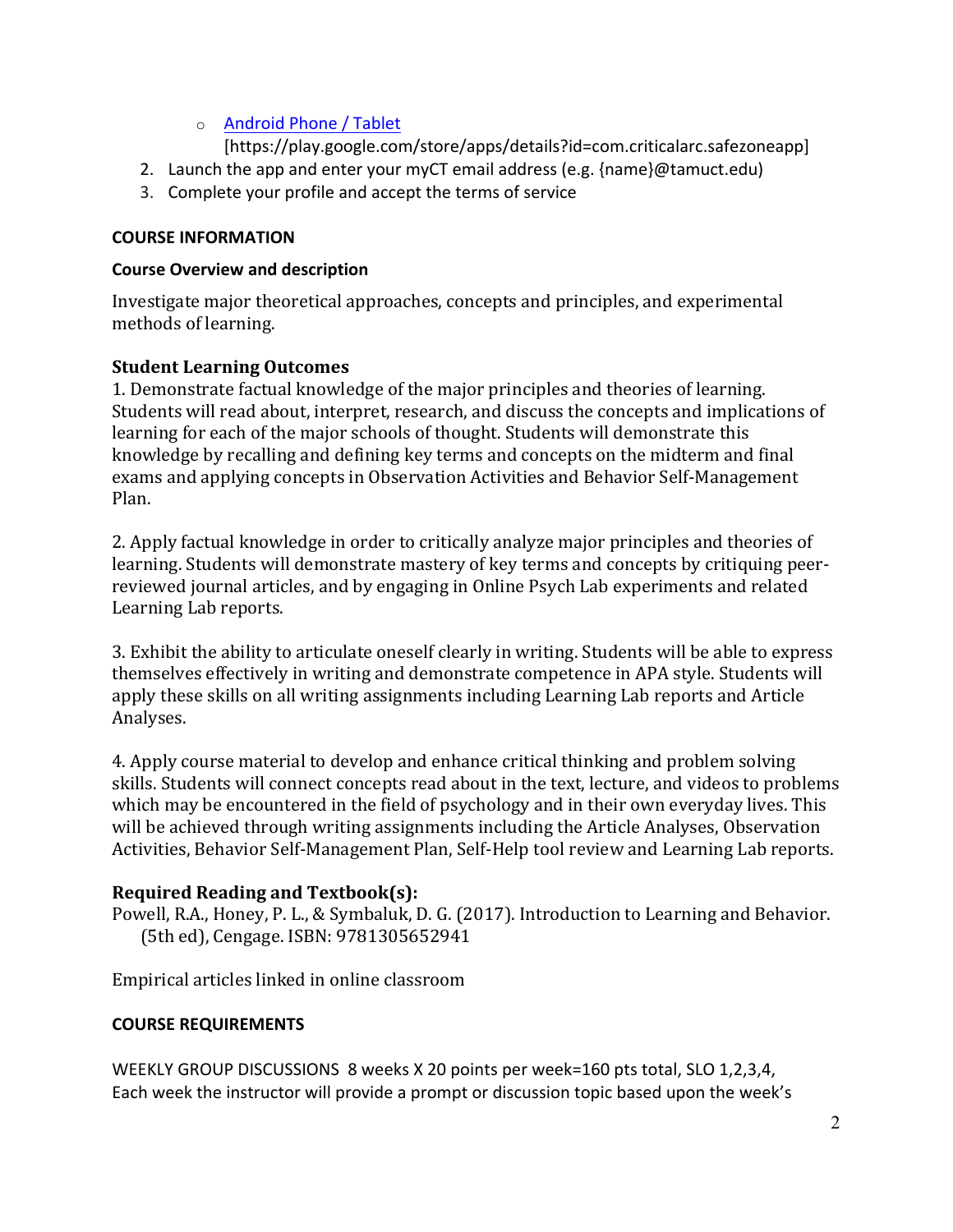readings. Students will provide their response to the discussion prompt in the Canvas Discussions area. The student's original response is worth up to 10 points. In addition to the response, students are expected to respond to at least 2 peers as well (up to 10 points). In order to receive full credit, the original post and peer response must show knowledge of the readings as well as application to the student's life, career, experiences or perspective. In other words, the response must go beyond summarizing the text book. See rubric in Canvas Discussion area.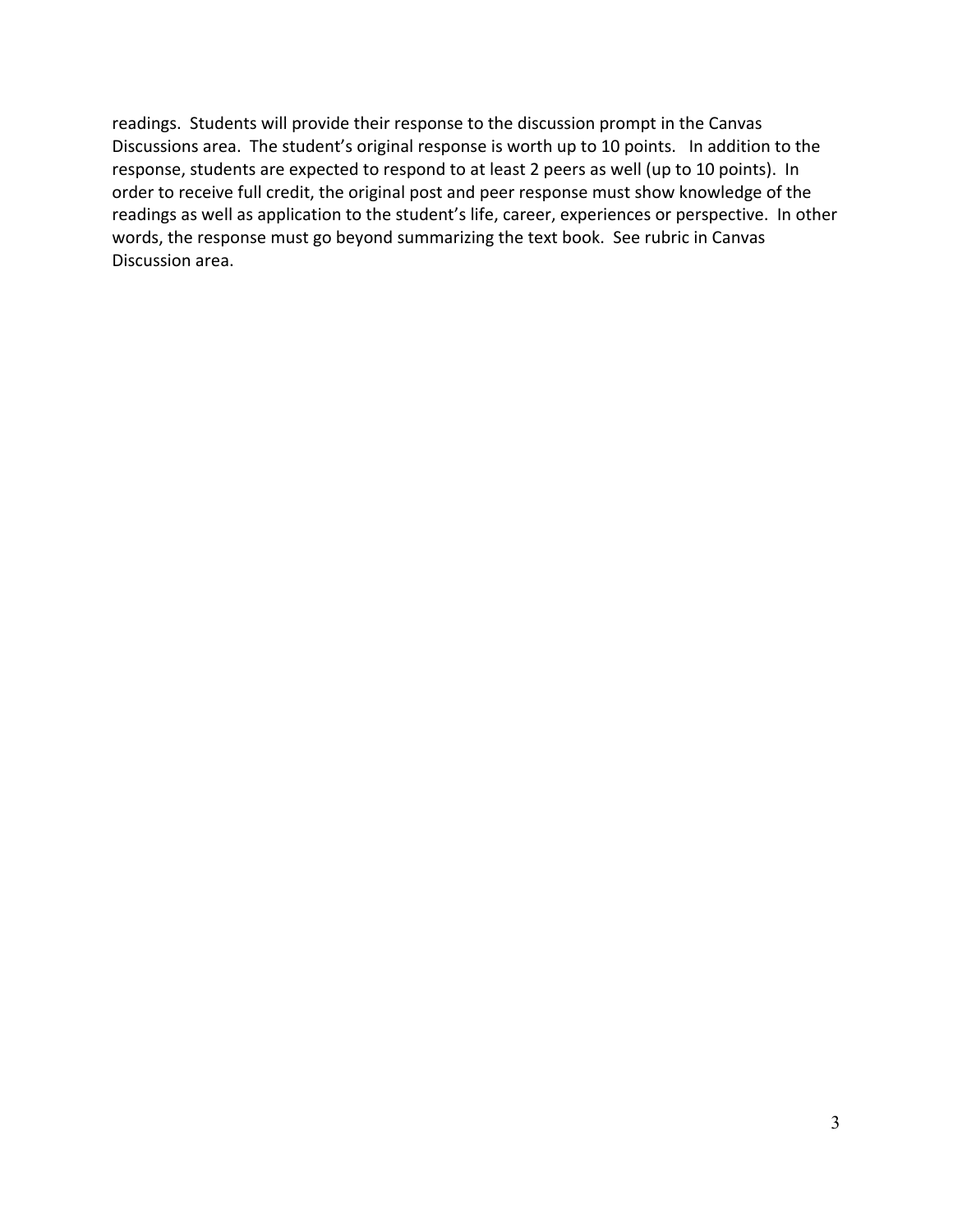LEARNING LAB & REPORTS (3) 25 pts each (10/15)- 75 Pts (SLO 2, 3, 4): Students will participate in three Online Psych Labs throughout the course of the semester. Each lab will provide students with hands-on experience with concepts directly related to course materials. The are 2 portions to these assignments:

1) Complete the assigned learning lab.

Login to https://opl.apa.org/index.html?device=browser Choose "login as a student" Create your account for the first time, then login with your credentials. Click on the assigned experiment under the "Learning" Section Choose the "Enter class ID" option. The ID for our class is "**133848**". Completion of the lab experiment is due by Wednesday noon of the assigned week. Participation in the experiment is worth 10 points.

2) Create a lab report based upon the results of the experience. Results for the class will be posted on Wednesday. A written report including the results is due by Sunday of the assigned week. The written report is worth up to 15 points. The written report should include:

a. How the experiment works-what did you do? What do you think was being tested and how does it relate to concepts from class (up to 5 points)

b. A summary of the results (up to 5 points) including a general description of the results and

How did your data compare to the overall class data?

Trends related to your data and the class data?

c. Your conclusions-what did you learn about learning? What did you learn about your own performance? (up to 5 points)

Learning Lab #1 choose: "Association Memory" experiment.

Learning Lab #2 choose: "Mazes"

Learning Lab #3 choose: "Mirror Drawing"

OBSERVATION REPORTS (3) 50 pts each: (SLO 1, 4)

Students will have an opportunity to apply course material and demonstrate knowledge of key concepts through observation activities with accompanying written reports. The topics of the reports include: Naturalistic Observation Methods, Habituation/Sensitization, Self-Control/Delay of Gratification. Specific guidelines and rubrics will be provided for each observation activity within Canvas.

ARTICLE ANALYSES (3) 25 pts each-75 pts (SLO 2, 3, 4)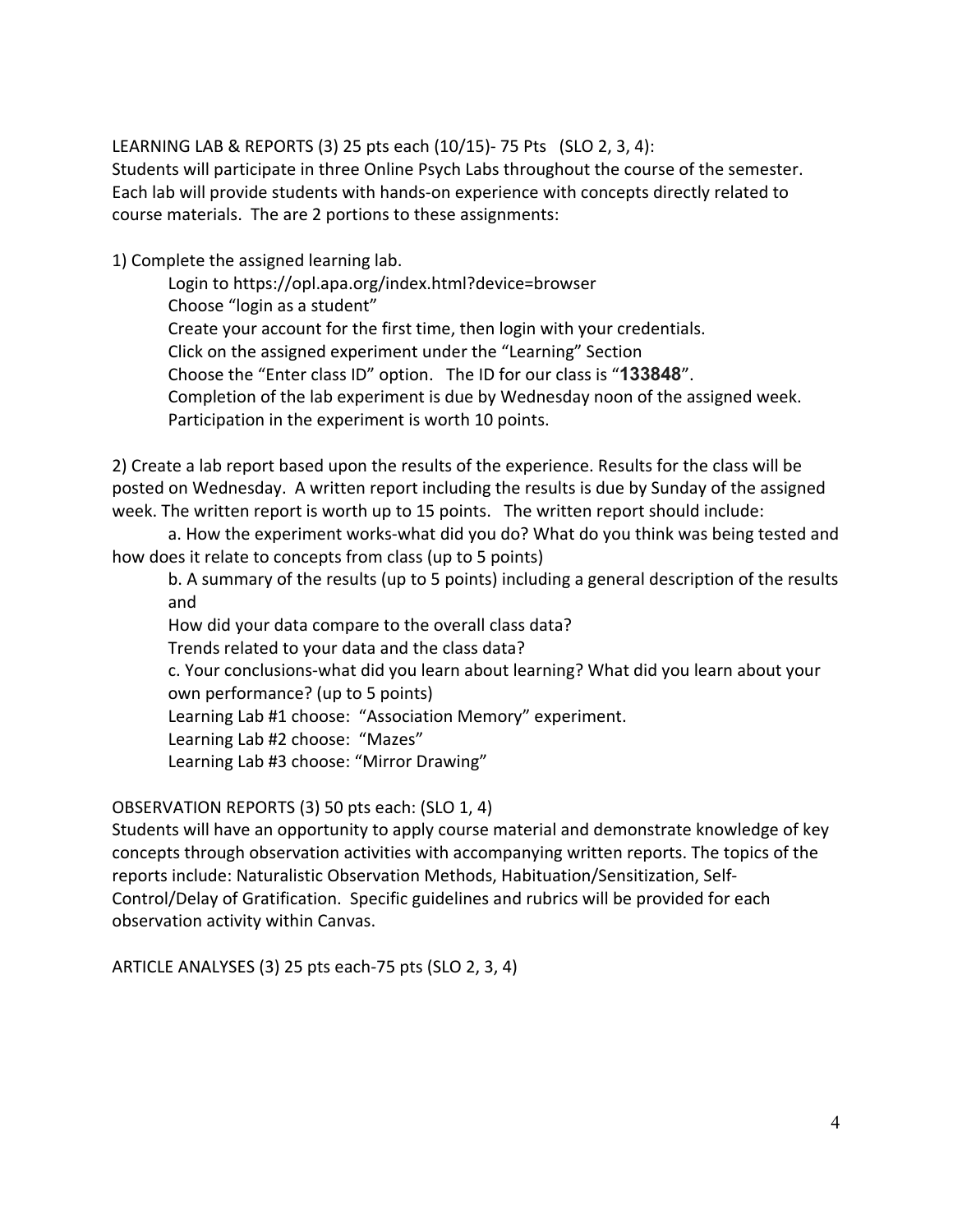The purpose of the Article Analysis is to expand students' awareness of current learning research and applications. Students will choose 1 of 3 articles for a particular topic provided in the online classroom and complete the Article Analysis Form using information from the article. Once completed the form will be posted in the discussion area of the online classroom (20 points) and students are asked to read and reply to posts made by at least 2 of their peers (5 points).

## BEHAVIOR SELF-MANAGEMENT PLAN plan/final report 100 pts (SLO 1, 4)

Students will have an opportunity to apply learning principles to their own lives with by creating a personal Behavior Self-Management Plan and caring out the plan. Students will identify a behavior that they would like to change in their life. This could be stopping a habit, learning a new skill, increasing study time, etc. Students will submit a plan that includes and applies learning principles related to the behavior they want to change. The plan must be reviewed and approved by the instructor. The student will then implement the plan and log observations related to progress. A final report will be submitted summarizing the plan, observations, and final outcome. Detailed instructions and rubric are posted in the online classroom.

## SELF-HELP TOOL REVIEW 40 points (SLO 2, 4)

Students will select a self-help tool to aid them in their Behavior Self-Management Plan. The tool must be used for at least 1 week. Tools may include a book, a phone App, other structured program (exercise plan, weight-loss program, etc.). After using the tool for at least 1 week a written summary and critique will be developed evaluating the effectiveness of the tool.

## EXAMS (2) 100 pts each 200 pts (SLO 1)

Students will complete 2 exams. Each exam will have approximately 50 multiple choice questions related to the material from that section of the course. The exams will be completed online within the CANVAS course. Students may use their books and notes to complete the exam, but the exam must be completed individually by the student without the help of other students, tutors, etc.

#### **Final Grading Criteria**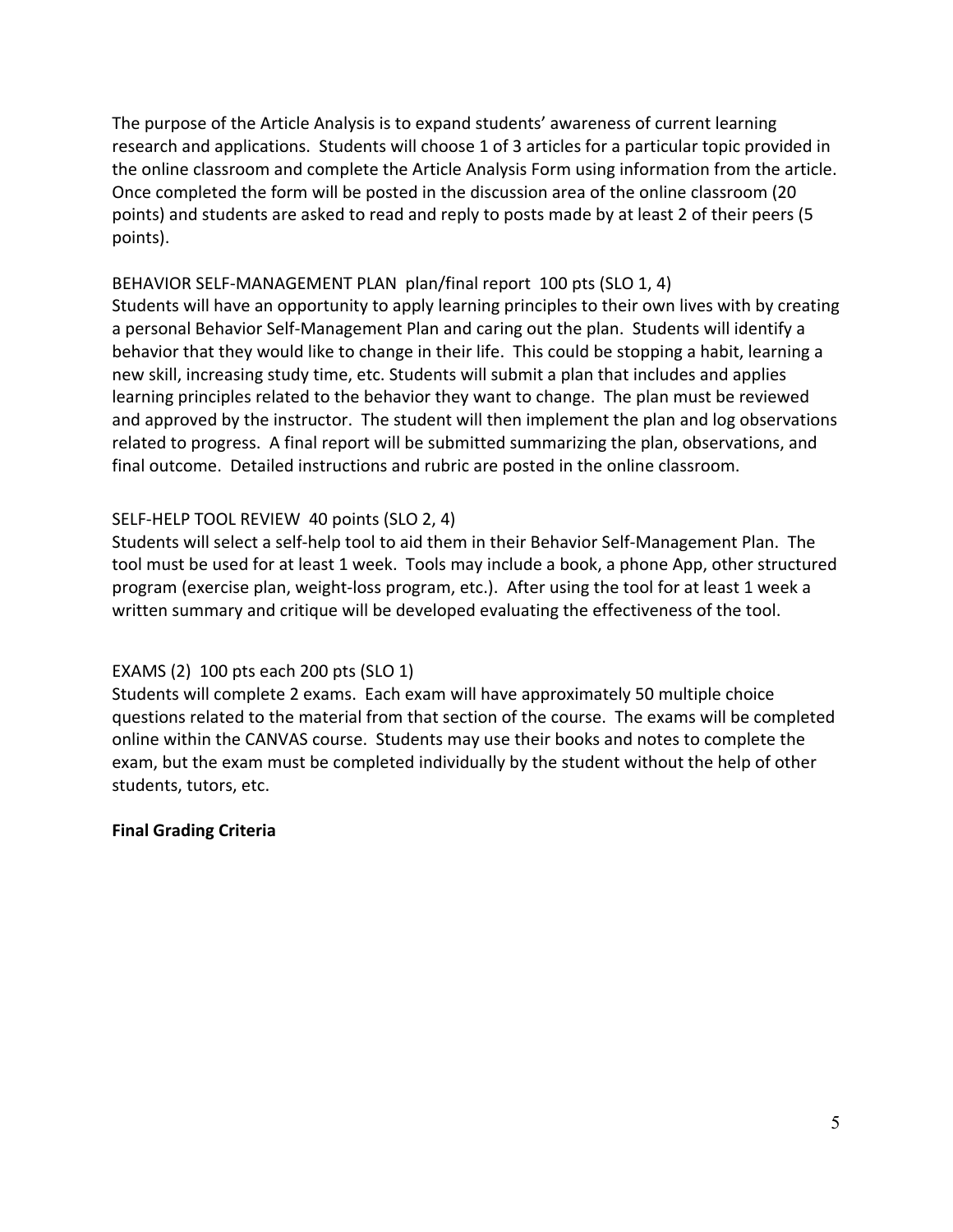| <b>Weekly Discussions</b>                       | <b>160 Pts</b> |
|-------------------------------------------------|----------------|
| Learning Lab & Reports (3) 25 Pts Each (10/15)- | 75 Pts         |
| Observation Reports (3) 50 Pts Each-            | <b>150 Pts</b> |
| Article Analyses (3) 25 Pts Each-               | 75 Pts         |
| Self-Help Tool Review                           | 40 Pts         |
| Behavior Self-Management Plan Plan/Final Report | <b>100 Pts</b> |
| Exams (2) 100 Pts Each                          | <b>200 Pts</b> |
| Total points possible                           | <b>Pts</b>     |

Final grades will be based upon the percentage of total points earned: A 90%-100% (720 points and above) B 80%-89% (640-719 points) C 70%-79% (560- 639points) D 60%-69% (480-559 points) F 59% or less (479 points and below)

## **Posting of Grades**

All grades for the course will be posted in the Canvas Grade book. Grades for assignments and exams will be posted within 1 week of the due date or sooner. Feedback regarding the score will be provided as well, but I encourage you to ask questions about any grade or feedback for clarification.

## **Grading/Late Policy**

In order to be successful in this course, it is critical for students to actively participate weekly and complete assignments on-time. If you are unable to complete an assignment by the due date contact your instructor immediately. Late assignments will receive an automatic 10% penalty and assignments more than 1 week late will not be accepted for credit.

| <b>COURSE OUTLINE AND CALENDAR</b> |  |
|------------------------------------|--|
|------------------------------------|--|

| Week             | <b>Topics &amp; Assigned Readings</b>     | <b>Assignments or Activities</b>       |
|------------------|-------------------------------------------|----------------------------------------|
| Week 1           | Introduction                              | <b>Discussion Week 1</b>               |
| June 6-12        | Read Ch 1 & 2 Research Methods            | Learning lab #1                        |
| Week 2           | Ch 3 & 4 Classical Conditioning           | <b>Article Analysis #1, Discussion</b> |
| June 13-19       | Plan & carry-out naturalistic Observation | Week 2                                 |
|                  |                                           | <b>Naturalistic Observation Due</b>    |
| Week 3           | Ch 5 Practical Applications of Classical  | <b>Habituation/Sensitization</b>       |
| June 20-26       | Conditioning                              | <b>Observation, Discussion Week 3</b>  |
|                  |                                           | Learning lab #2                        |
| Week 4           | Ch 6 Operant conditioning                 | Exam 1 & Behavior Self-                |
| June 27-July3    |                                           | <b>Management Plan; Discussion</b>     |
|                  |                                           | Week 4                                 |
| Week 5           | Ch 7 Schedules & of Reinforcement; Ch 8   | <b>Begin Self-Management Plan;</b>     |
| <b>July 4-10</b> | Extinction                                | <b>Discussion Week 5: Learning lab</b> |
|                  |                                           | #3                                     |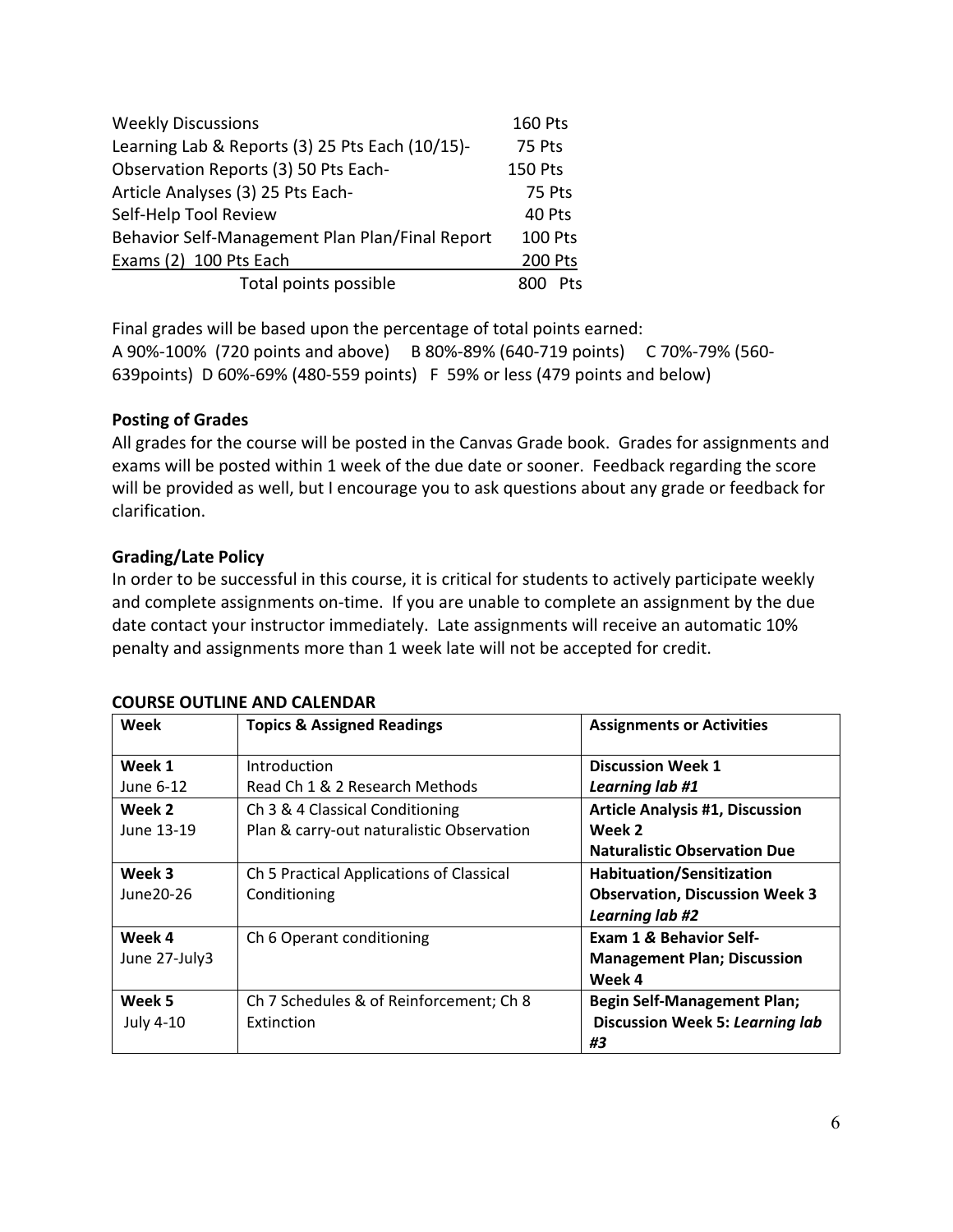| Week 6               | Ch 9 Escape & Avoidance                    | <b>Self-Control Observation Report</b> |
|----------------------|--------------------------------------------|----------------------------------------|
| July 11-17           | Ch 10 Self-Control                         | Article #2                             |
|                      |                                            | <b>Discussion Week 6</b>               |
| Week 7               | Ch 12 Biological Dispositions; Research    | <b>Behavior Self-Management</b>        |
| July 19-24           | Applications; Ch 11 Observational Learning | Report due; Article #3; Discussion     |
|                      |                                            | Week 7                                 |
| Week 8               | Exam Review                                | <b>Exam 2; Discussion Week 8;</b>      |
| July 24-28           |                                            | <b>Critique of Self Help Tool Due</b>  |
| <b>Thursday July</b> | Thursday is the last day of class          | All work must be submitted by          |
| 28                   |                                            | this date                              |
|                      |                                            |                                        |

### **Important University Dates**

Check this link for important university dates from the current Academic Calendar such as drop/withdrawal dates *https://www.tamuct.edu/registrar/academic-calendar.html]*

#### **TECHNOLOGY REQUIREMENTS AND SUPPORT**

#### **Technology Requirements**

This course will use the A&M-Central Texas Instructure Canvas learning management system. **We strongly recommend the latest versions of Chrome or Firefox browsers. Canvas no longer supports any version of Internet Explorer.**

Logon to A&M-Central Texas Canvas [https://tamuct.instructure.com/] or access Canvas through the TAMUCT Online link in myCT [https://tamuct.onecampus.com/]. You will log in through our Microsoft portal.

Username: Your MyCT email address. Password: Your MyCT password

#### **Canvas Support**

Use the Canvas Help link, located at the bottom of the left-hand menu, for issues with Canvas. You can select "Chat with Canvas Support," submit a support request through "Report a Problem," or call the Canvas support line: 1-844-757-0953.

For issues related to course content and requirements, contact your instructor.

#### **Online Proctored Testing**

A&M-Central Texas uses Proctorio for online identity verification and proctored testing. This service is provided at no direct cost to students. If the course requires identity verification or proctored testing, the technology requirements are: Any computer meeting the minimum computing requirements, plus web camera, speaker, and microphone (or headset). Proctorio also requires the Chrome web browser with their custom plug in.

#### **Other Technology Support**

For log-in problems, students should contact Help Desk Central, 24 hours a day, 7 days a week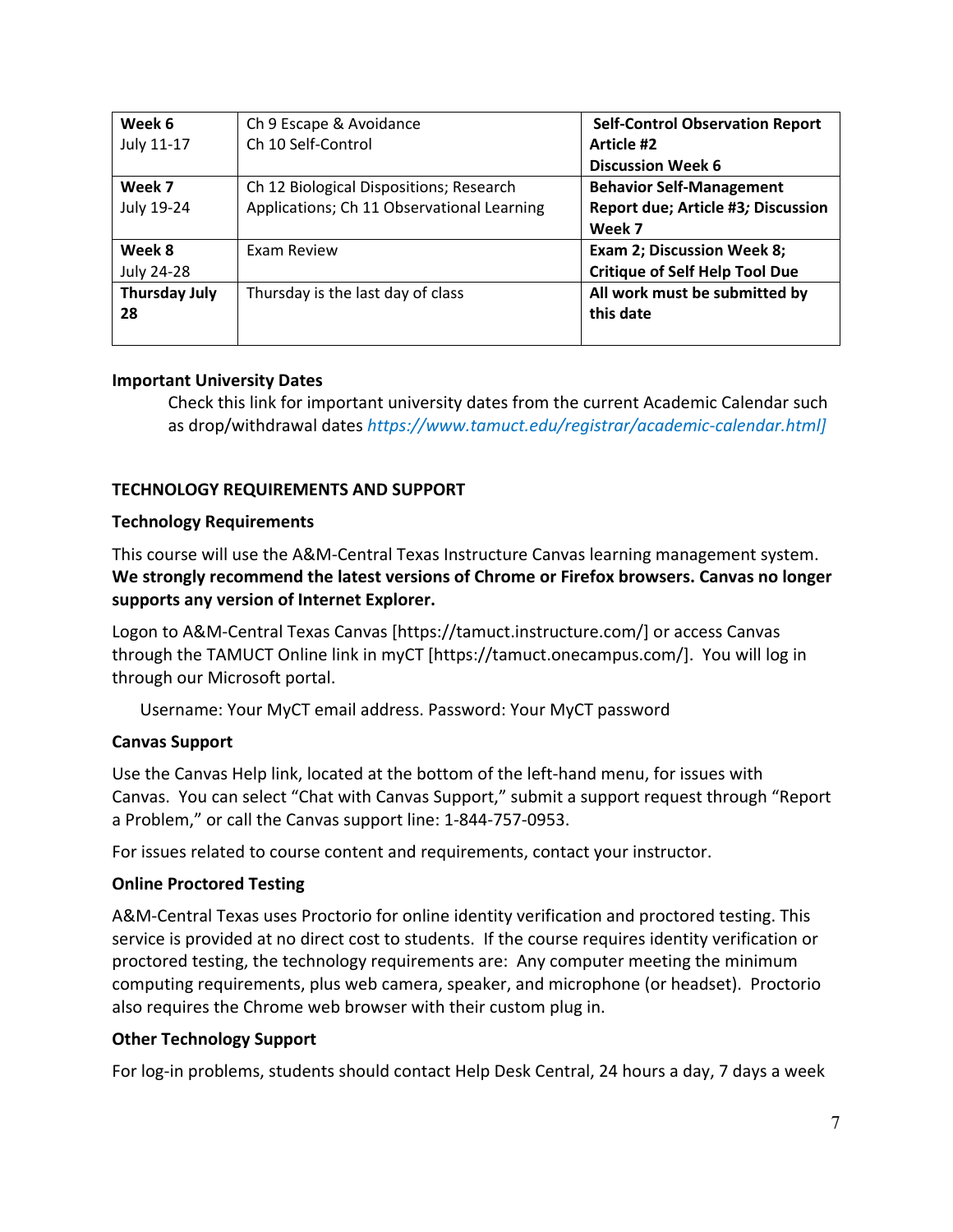Email: [helpdesk@tamu.edu](mailto:helpdesk@tamu.edu) Phone: (254) 519-5466 [Web Chat:](http://hdc.tamu.edu/) [http://hdc.tamu.edu] *Please let the support technician know you are an A&M-Central Texas student.*

#### **UNIVERSITY RESOURCES, PROCEDURES, AND GUIDELINES**

#### **Drop Policy**

If you discover that you need to drop this class, you must complete the **Drop Request** Dynamic Form through Warrior Web.

[https://federation.ngwebsolutions.com/sp/startSSO.ping?PartnerIdpId=https://eisprod.ec.tamuct.edu:443/samlsso&SpSessionAuthnAdapterId=tamuctDF&TargetResource=https%3a %2f%2fdynamicforms.ngwebsolutions.com%2fSubmit%2fStart%2f53b8369e-0502-4f36-be43 f02a4202f612].

Faculty cannot drop students; this is always the responsibility of the student. The Registrar's Office will provide a deadline on the Academic Calendar for which the form must be completed. Once you submit the completed form to the Registrar's Office, you must go into Warrior Web and confirm that you are no longer enrolled. If you still show as enrolled, FOLLOW-UP with the Registrar's Office immediately. You are to attend class until the procedure is complete to avoid penalty for absence. Should you miss the drop deadline or fail to follow the procedure, you will receive an F in the course, which may affect your financial aid and/or VA educational benefits.

#### **Academic Integrity**

Texas A&M University-Central Texas values the integrity of the academic enterprise and strives for the highest standards of academic conduct. A&M-Central Texas expects its students, faculty, and staff to support the adherence to high standards of personal and scholarly conduct to preserve the honor and integrity of the creative community. Any deviation by students from this expectation may result in a failing grade for the assignment and potentially a failing grade for the course. All academic misconduct concerns will be referred to the Office of Student Conduct. When in doubt on collaboration, citation, or any issue, please contact your instructor before taking a course of action.

For more [information](https://nam04.safelinks.protection.outlook.com/?url=https%3A%2F%2Fwww.tamuct.edu%2Fstudent-affairs%2Fstudent-conduct.html&data=04%7C01%7Clisa.bunkowski%40tamuct.edu%7Ccfb6e486f24745f53e1a08d910055cb2%7C9eed4e3000f744849ff193ad8005acec%7C0%7C0%7C637558437485252160%7CUnknown%7CTWFpbGZsb3d8eyJWIjoiMC4wLjAwMDAiLCJQIjoiV2luMzIiLCJBTiI6Ik1haWwiLCJXVCI6Mn0%3D%7C1000&sdata=yjftDEVHvLX%2FhM%2FcFU0B99krV1RgEWR%2BJ%2BhvtoR6TYk%3D&reserved=0) regarding the Student Conduct process, [https://www.tamuct.edu/student-affairs/student-conduct.html].

If you know of potential honor violations by other students, you may [submit](https://nam04.safelinks.protection.outlook.com/?url=https%3A%2F%2Fcm.maxient.com%2Freportingform.php%3FTAMUCentralTexas%26layout_id%3D0&data=04%7C01%7Clisa.bunkowski%40tamuct.edu%7Ccfb6e486f24745f53e1a08d910055cb2%7C9eed4e3000f744849ff193ad8005acec%7C0%7C0%7C637558437485262157%7CUnknown%7CTWFpbGZsb3d8eyJWIjoiMC4wLjAwMDAiLCJQIjoiV2luMzIiLCJBTiI6Ik1haWwiLCJXVCI6Mn0%3D%7C1000&sdata=CXGkOa6uPDPX1IMZ87z3aZDq2n91xfHKu4MMS43Ejjk%3D&reserved=0) a report, [https://cm.maxient.com/reportingform.php?TAMUCentralTexas&layout\_id=0].

#### **Academic Accommodations**

At Texas A&M University-Central Texas, we value an inclusive learning environment where every student has an equal chance to succeed and has the right to a barrier-free education. The Warrior Center for Student Success, Equity and Inclusion is responsible for ensuring that students with a disability receive equal access to the university's programs, services and activities. If you believe you have a disability requiring reasonable accommodations, please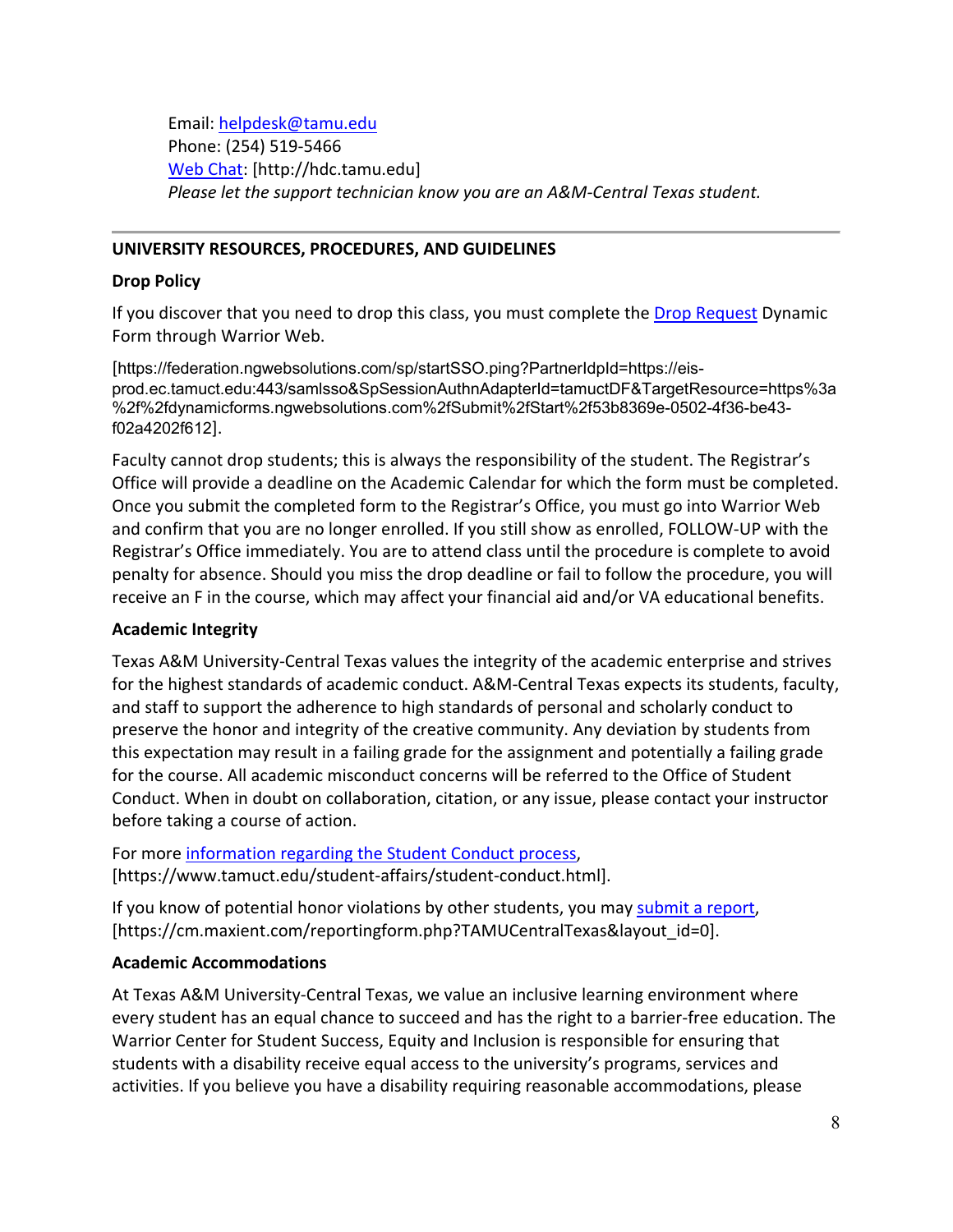contact the Office of Access and Inclusion, WH-212; or call (254) 501-5836. Any information you provide is private and confidential and will be treated as such.

For more information, please visit our [Access & Inclusion](https://tamuct.instructure.com/courses/717) Canvas page (log-in required) [https://tamuct.instructure.com/courses/717]

## **Important information for Pregnant and/or Parenting Students**

Texas A&M University-Central Texas supports students who are pregnant and/or parenting. In accordance with requirements of Title IX and related guidance from US Department of Education's Office of Civil Rights, the Dean of Student Affairs' Office can assist students who are pregnant and/or parenting in seeking accommodations related to pregnancy and/or parenting. Students should seek out assistance as early in the pregnancy as possible. For more information, please visit [Student Affairs](https://www.tamuct.edu/student-affairs/pregnant-and-parenting-students.html) [https://www.tamuct.edu/student-affairs/pregnantand-parenting-students.html]. Students may also contact the institution's Title IX Coordinator. If you would like to read more about these [requirements and guidelines](http://www2.ed.gov/about/offices/list/ocr/docs/pregnancy.pdf) online, please visit the website [http://www2.ed.gov/about/offices/list/ocr/docs/pregnancy.pdf].

Title IX of the Education Amendments Act of 1972 prohibits discrimination on the basis of sex and gender–including pregnancy, parenting, and all related conditions. A&M-Central Texas is able to provide flexible and individualized reasonable accommodation to pregnant and parenting students. All pregnant and parenting students should contact the Associate Dean in the Division of Student Affairs at (254) 501-5909 to seek out assistance. Students may also contact the University's Title IX Coordinator.

## **Tutoring**

Tutoring is available to all A&M-Central Texas students, both virtually and in-person. Student success coaching is available online upon request.

If you have a question, are interested in becoming a tutor, or in need of success coaching contact the Warrior Center for Student Success, Equity and Inclusion at (254) 501-5836, visit the Warrior Center at 212 Warrior Hall, or by emailing [WarriorCenter@tamuct.edu.](mailto:WarriorCenter@tamuct.edu)

To schedule tutoring sessions and view tutor availability, please visit Tutor [Matching](https://tutormatchingservice.com/TAMUCT) [Services](https://tutormatchingservice.com/TAMUCT) [https://tutormatchingservice.com/TAMUCT] or visit the Tutoring Center in 111 Warrior Hall.

Chat live with a remote tutor 24/7 for almost any subject from on your computer! Tutor.com is an online tutoring platform that enables A&M-Central Texas students to log in and receive online tutoring support at no additional cost. This tool provides tutoring in over 40 subject areas except writing support. Access Tutor.com through Canvas.

## **University Writing Center**

Located in Warrior Hall 416, the University Writing Center (UWC) at Texas A&M University– Central Texas (A&M–Central Texas) is a free service open to all A&M–Central Texas students. For the Summer 2022 semester, the hours of operation are from 10:00 a.m.-4:00 p.m. Monday thru Thursday in Warrior Hall 416 (with online tutoring available every hour as well) with satellite hours available online only Monday thru Thursday from 6:00-9:00 p.m. and most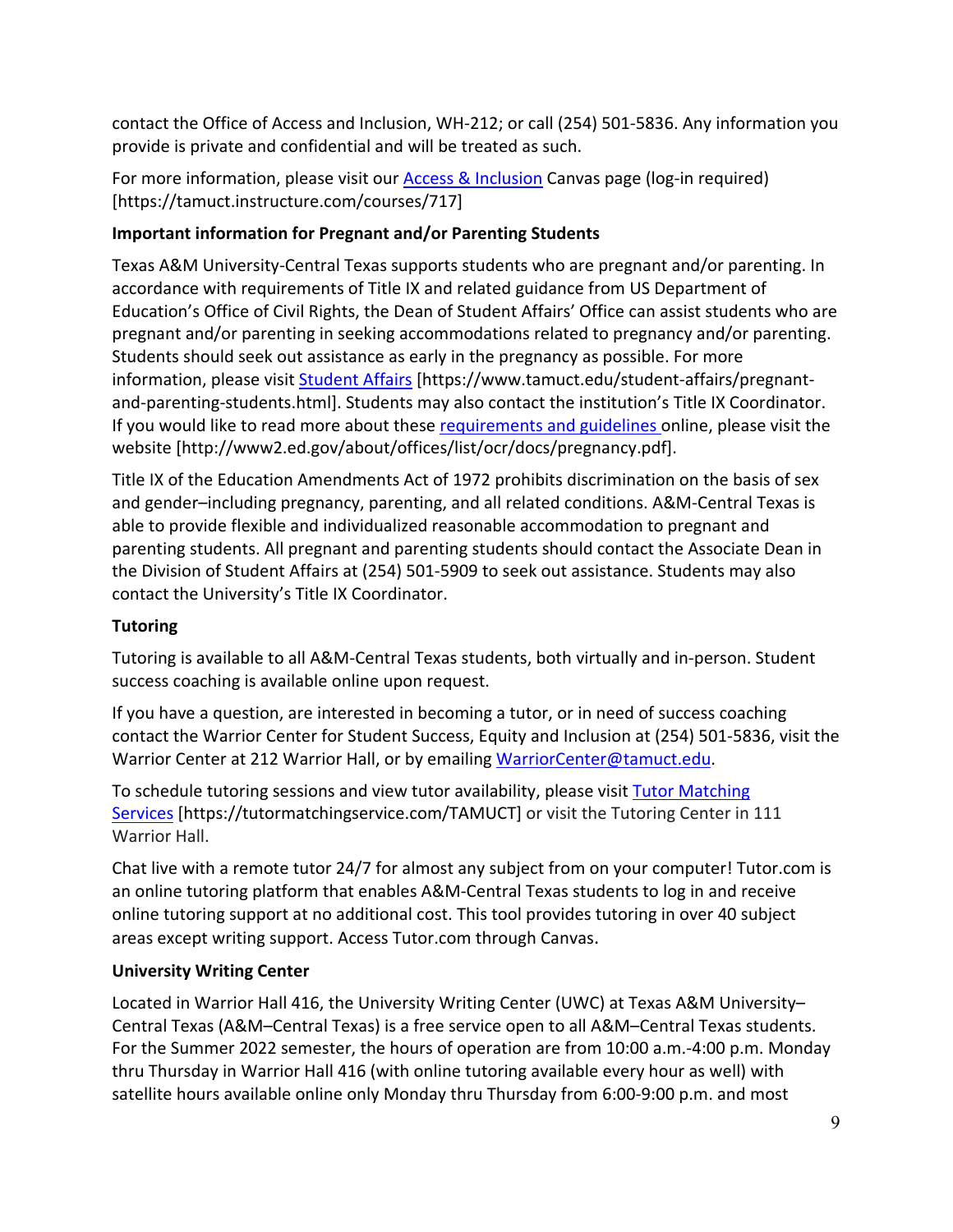### Saturdays from 12:00-3:00 p.m.

Tutors are prepared to help writers of all levels and abilities at any stage of the writing process. While tutors will not write, edit, or grade papers, they will assist students in developing more effective composing practices. By providing a practice audience for students' ideas and writing, our tutors highlight the ways in which they read and interpret students' texts, offering guidance and support throughout the various stages of the writing process. In addition, students may work independently in the UWC by checking out a laptop that runs the Microsoft Office suite and connects to WIFI, or by consulting our resources on writing, including all of the relevant style guides. Whether you need help brainstorming ideas, organizing an essay, proofreading, understanding proper citation practices, or just want a quiet place to work, the UWC is here to help!

Students may arrange a one-to-one session with a trained and experienced writing tutor by making an appointment via [WCOnline](https://tamuct.mywconline.com/) at [https://tamuct.mywconline.com/]. In addition, you can email Dr. Bruce Bowles Jr. at bruce.bowles@tamuct.edu if you have any questions about the UWC, need any assistance with scheduling, or would like to schedule a recurring appointment with your favorite tutor.

### **University Library**

The University Library provides many services in support of research across campus and at a distance. We offer over 200 electronic databases containing approximately 400,000 eBooks and 82,000 journals, in addition to the 96,000 items in our print collection, which can be mailed to students who live more than 50 miles from campus. Research guides for each subject taught at A&M-Central Texas are available through our website to help students navigate these resources. On campus, the library offers technology including cameras, laptops, microphones, webcams, and digital sound recorders.

Research assistance from a librarian is also available 24 hours a day through our online chat service, and at the reference desk when the library is open. Research sessions can be scheduled for more comprehensive assistance, and may take place virtually through WebEx, Microsoft Teams or in-person at the library. Schedule an [appointment](https://nam04.safelinks.protection.outlook.com/?url=https%3A%2F%2Ftamuct.libcal.com%2Fappointments%2F%3Fg%3D6956&data=04%7C01%7Clisa.bunkowski%40tamuct.edu%7Cde2c07d9f5804f09518008d9ab7ba6ff%7C9eed4e3000f744849ff193ad8005acec%7C0%7C0%7C637729369835011558%7CUnknown%7CTWFpbGZsb3d8eyJWIjoiMC4wLjAwMDAiLCJQIjoiV2luMzIiLCJBTiI6Ik1haWwiLCJXVCI6Mn0%3D%7C3000&sdata=KhtjgRSAw9aq%2FoBsB6wyu8b7PSuGN5EGPypzr3Ty2No%3D&reserved=0)

[here](https://nam04.safelinks.protection.outlook.com/?url=https%3A%2F%2Ftamuct.libcal.com%2Fappointments%2F%3Fg%3D6956&data=04%7C01%7Clisa.bunkowski%40tamuct.edu%7Cde2c07d9f5804f09518008d9ab7ba6ff%7C9eed4e3000f744849ff193ad8005acec%7C0%7C0%7C637729369835011558%7CUnknown%7CTWFpbGZsb3d8eyJWIjoiMC4wLjAwMDAiLCJQIjoiV2luMzIiLCJBTiI6Ik1haWwiLCJXVCI6Mn0%3D%7C3000&sdata=KhtjgRSAw9aq%2FoBsB6wyu8b7PSuGN5EGPypzr3Ty2No%3D&reserved=0) [https://tamuct.libcal.com/appointments/?g=6956]. Assistance may cover many topics, including how to find articles in peer-reviewed journals, how to cite resources, and how to piece together research for written assignments.

Our 27,000-square-foot facility on the A&M-Central Texas main campus includes student lounges, private study rooms, group work spaces, computer labs, family areas suitable for all ages, and many other features. Services such as interlibrary loan, TexShare, binding, and laminating are available. The library frequently offers workshops, tours, readings, and other events. For more information, please visit our Library [website](https://nam04.safelinks.protection.outlook.com/?url=https%3A%2F%2Ftamuct.libguides.com%2Findex&data=04%7C01%7Clisa.bunkowski%40tamuct.edu%7C7d8489e8839a4915335f08d916f067f2%7C9eed4e3000f744849ff193ad8005acec%7C0%7C0%7C637566044056484222%7CUnknown%7CTWFpbGZsb3d8eyJWIjoiMC4wLjAwMDAiLCJQIjoiV2luMzIiLCJBTiI6Ik1haWwiLCJXVCI6Mn0%3D%7C1000&sdata=2R755V6rcIyedGrd4Os5rkgn1PvhHKU3kUV1vBKiHFo%3D&reserved=0)

[http://tamuct.libguides.com/index].